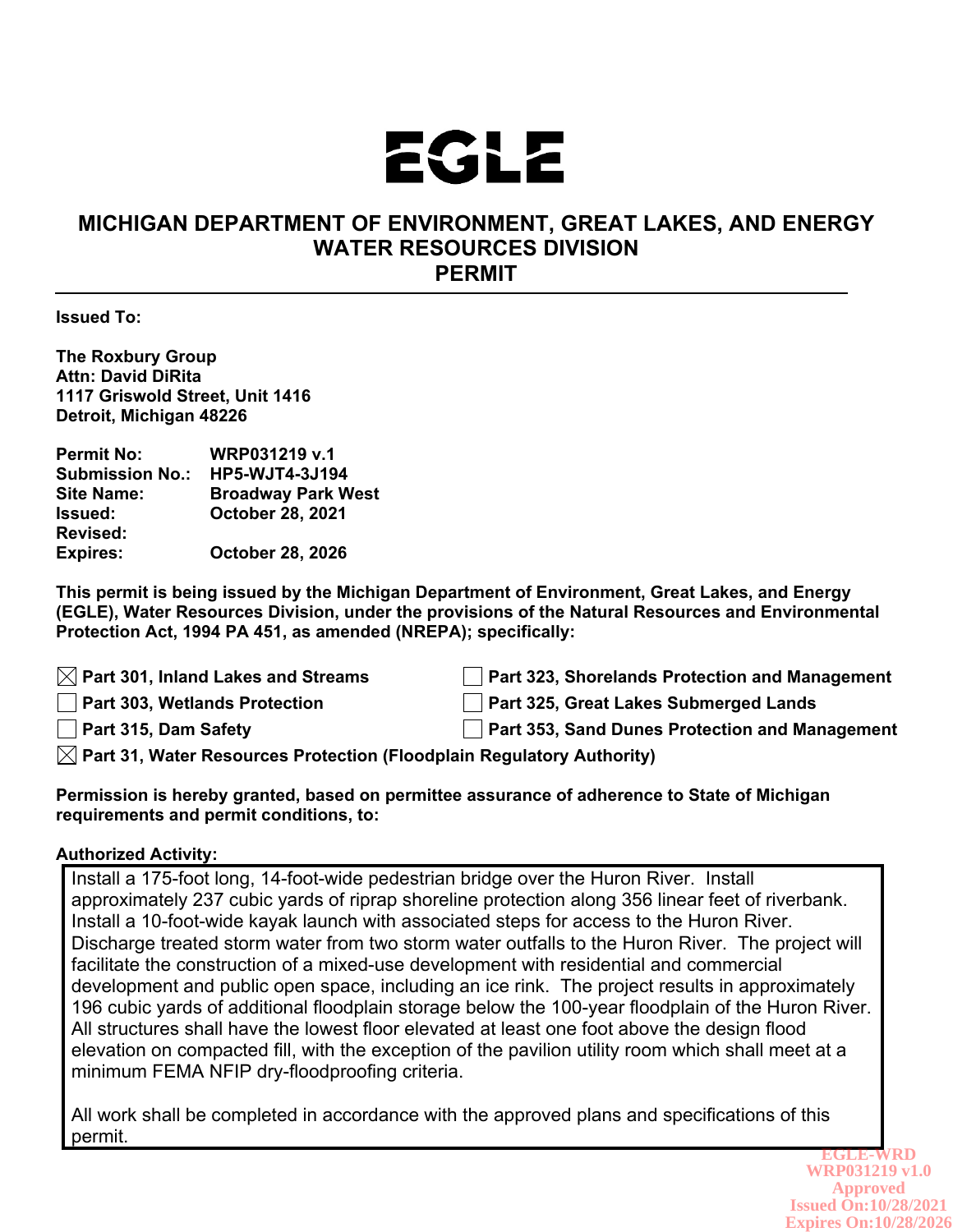| Waterbody Affected:       | Huron River and 100-year Floodplain of the Huron River                |
|---------------------------|-----------------------------------------------------------------------|
| <b>Property Location:</b> | Washtenaw County, City of Ann Arbor, Town 02S, Range 06E, Section 20, |
|                           | Property Tax No. 09-09-20-403-023                                     |

## **Authority granted by this permit is subject to the following limitations:**

- A. Initiation of any work on the permitted project confirms the permittee's acceptance and agreement to comply with all terms and conditions of this permit.
- B. The permittee, in exercising the authority granted by this permit, shall not cause unlawful pollution as defined by Part 31 of the NREPA.
- C. This permit shall be kept at the site of the work and available for inspection at all times during the duration of the project or until its date of expiration.
- D. All work shall be completed in accordance with the approved plans and specifications submitted with the application and/or plans and specifications attached to this permit.
- E. No attempt shall be made by the permittee to forbid the full and free use by the public of public waters at or adjacent to the structure or work approved.
- F. It is made a requirement of this permit that the permittee give notice to public utilities in accordance with 2013 PA 174 (Act 174) and comply with each of the requirements of Act 174.
- G. This permit does not convey property rights in either real estate or material, nor does it authorize any injury to private property or invasion of public or private rights, nor does it waive the necessity of seeking federal assent, all local permits, or complying with other state statutes.
- H. This permit does not prejudice or limit the right of a riparian owner or other person to institute proceedings in any circuit court of this state when necessary to protect his rights.
- I. Permittee shall notify EGLE within one week after the completion of the activity authorized by this permit by completing and forwarding the attached preaddressed postcard to the office addressed thereon.
- J. This permit shall not be assigned or transferred without the written approval of EGLE.
- K. Failure to comply with conditions of this permit may subject the permittee to revocation of permit and criminal and/or civil action as cited by the specific state act, federal act, and/or rule under which this permit is granted.
- L. All dredged or excavated materials shall be disposed of in an upland site (outside of floodplains, unless exempt under Part 31 of the NREPA, and wetlands).
- M. In issuing this permit, EGLE has relied on the information and data that the permittee has provided in connection with the submitted application for permit. If, subsequent to the issuance of a permit, such information and data prove to be false, incomplete, or inaccurate, EGLE may modify, revoke, or suspend the permit, in whole or in part, in accordance with the new information.
- N. The permittee shall indemnify and hold harmless the State of Michigan and its departments, agencies, officials, employees, agents, and representatives for any and all claims or causes of action arising from acts or omissions of the permittee, or employees, agents, or representative of the permittee, undertaken in connection with this permit. The permittee's obligation to indemnify the State of Michigan applies only if the state: (1) provides the permittee or its designated representative written notice of the claim or cause of action within 30 days after it is received by the state, and (2) consents to the permittee's participation in the proceeding on the claim or cause of action. It does not apply to contested case proceedings under the Administrative Procedures Act, 1969 PA 306, as amended, challenging the permit. This permit shall not be construed as an indemnity by the State of Michigan for the benefit of the permittee or any other person.
- O. Noncompliance with these terms and conditions and/or the initiation of other regulated activities not specifically authorized shall be cause for the modification, suspension, or revocation of this permit, in whole or in part. Further, EGLE may initiate criminal and/or civil proceedings as may be deemed necessary to correct project deficiencies, protect natural resource values, and secure compliance with statutes.
- P. If any change or deviation from the permitted activity becomes necessary, the permittee shall request, in writing, a revision of the permitted activity from EGLE. Such revision request shall include complete documentation supporting the modification and revised plans detailing the proposed modification. Proposed modifications must be approved, in writing, by EGLE prior to being implemented.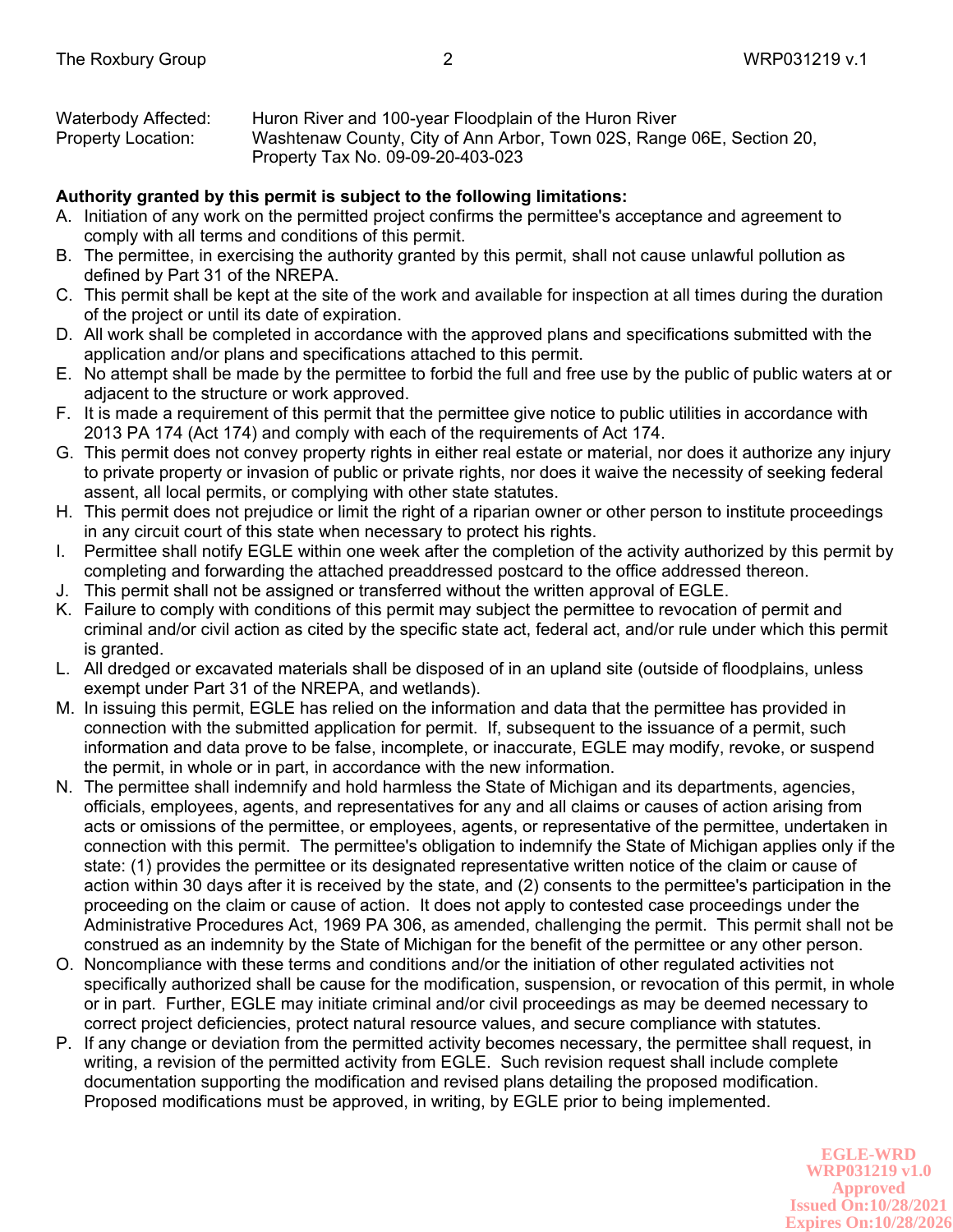- Q. This permit may be transferred to another person upon written approval of EGLE. The permittee must submit a written request to EGLE to transfer the permit to the new owner. The new owner must also submit a written request to EGLE to accept transfer. The new owner must agree, in writing, to accept all conditions of the permit. A single letter signed by both parties that includes all the above information may be provided to EGLE. EGLE will review the request and, if approved, will provide written notification to the new owner.
- R. Prior to initiating permitted construction, the permittee is required to provide a copy of the permit to the contractor(s) for review. The property owner, contractor(s), and any agent involved in exercising the permit are held responsible to ensure that the project is constructed in accordance with all drawings and specifications. The contractor is required to provide a copy of the permit to all subcontractors doing work authorized by the permit.
- S. Construction must be undertaken and completed during the dry period of the wetland. If the area does not dry out, construction shall be done on equipment mats to prevent compaction of the soil.
- T. Authority granted by this permit does not waive permit requirements under Part 91, Soil Erosion and Sedimentation Control, of the NREPA, or the need to acquire applicable permits from the County Enforcing Agent (CEA).
- U. Authority granted by this permit does not waive permit requirements under the authority of Part 305, Natural Rivers, of the NREPA. A Natural Rivers Zoning Permit may be required for construction, land alteration, streambank stabilization, or vegetation removal along or near a natural river.
- V. The permittee is cautioned that grade changes resulting in increased runoff onto adjacent property is subject to civil damage litigation.
- W. Unless specifically stated in this permit, construction pads, haul roads, temporary structures, or other structural appurtenances to be placed in a wetland or on bottomland of the water body are not authorized and shall not be constructed unless authorized by a separate permit or permit revision granted in accordance with the applicable law.
- X. For projects with potential impacts to fish spawning or migration, no work shall occur within fish spawning or migration timelines (i.e., windows) unless otherwise approved in writing by the Michigan Department of Natural Resources, Fisheries Division.
- Y. Work to be done under authority of this permit is further subject to the following special instructions and specifications:
	- 1. A storm water discharge permit may be required under the Federal Clean Water Act for construction activities that disturb one or more acres of land and discharge to surface waters. For sites over five (5) acres, the permit coverage may be obtained by a Part 91, Soil Erosion and Sedimentation Control (SESC) permit, or coverage as an Authorized Public Agency (APA) and filing a "Notice of Coverage" form to EGLE's Water Resource Division. For sites with disturbance from one acre up to five acres, storm water coverage is automatic once the SESC permit is obtained or if work is being conducted by an APA. These one-to-five-acre sites are not required to apply for coverage but are required to comply with storm water discharge permit requirements. Information on the storm water discharge permit is available from the Water Resource Division's Storm Water Permit Program at **www.michigan.gov/soilerosion** under the "Construction Strom Water Info".
	- 2. All raw areas in uplands resulting from the permitted construction activity shall be effectively stabilized with sod and/or seed and mulch (or other technology specified by this permit or project plans) in a sufficient quantity and manner to prevent erosion and any potential siltation to surface waters or wetlands. Temporary stabilization measures shall be installed before or upon commencement of the permitted activity and shall be maintained until permanent measures are in place. Permanent measures shall be in place within five (5) days of achieving final grade.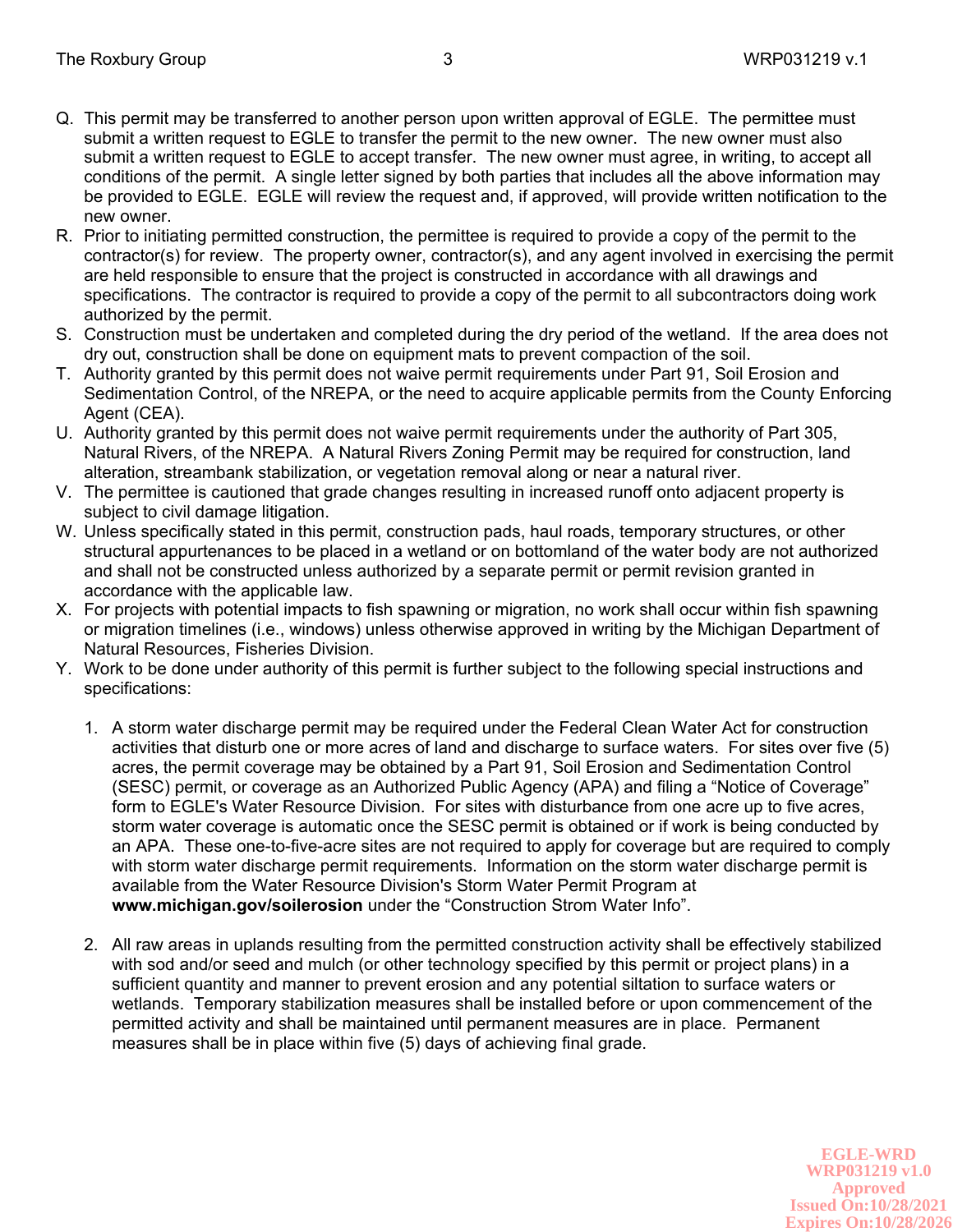- 3. Prior to the initiation of any permitted construction activities, a sedimentation barrier shall be constructed immediately down gradient of the construction site. Sedimentation barriers shall be specifically designed to handle the sediment type, load, water depth, and flow conditions of each construction site throughout the anticipated time of construction and unstable site conditions. The sedimentation barrier shall be maintained in good working order throughout the duration of the project. Upon project completion, the accumulated materials shall be removed and disposed of at an upland (non-wetland, non-floodplain) site and stabilized with seed and mulch. The sedimentation barrier shall then be removed in its entirety and the area restored to its original configuration and cover.
- 4. Prior to commencement of any construction activities in proximity to the river, the entire waterward perimeter of the project site shall be isolated with a turbidity curtain to prevent movement of suspended sediments. The turbidity curtain shall be installed to extend from the bed of the waterbody to a point above the existing water's surface. The turbidity curtain shall be maintained for the duration of the project and shall be left in place after completion until all disturbed sediments have settled. In the event there is a problem with the turbidity curtain, and a failure to contain the sediments from leaving the project site, the project shall be immediately stopped, evaluated, and appropriate measures shall be taken to stop the release of sediments/turbidity. The permittee, agent or contractor shall immediately notify the Pollution Emergency Alerting System (PEAS) at 1-800-292-4706 and EGLE representative at 517-416-7001 or by e-mail at LetoskyM@Michigan.gov, on the turbidity curtain failure and the measures being taken to stop the release of sediments/turbidity.
- 5. No work or dredging within the water authorized by this permit is allowed from March 1<sup>st</sup> to June 30<sup>th</sup> due to critical spawning, migration, and/or recreational use periods.
- 6. Dredged material, including organic and inorganic sediment, vegetation, and other material removed from bottomlands, shall not be placed in any wetland, floodplain, or critical dune, or below the ordinary high-water mark of any inland lake, Great Lake, or stream. Dredged material placed on upland shall be stabilized in such a manner to prevent erosion of any material into any waterbody, including wetlands, or floodplain.
- 7. All fill/backfill shall consist of clean inert material that will not cause siltation nor contain soluble chemicals, organic matter, pollutants, or contaminants. All fill shall be contained in such a manner so as not to erode into any surface water, floodplain, or wetland. All raw areas associated with the permitted activity shall be stabilized with sod and/or seed and mulch, riprap, or other technically effective methods as necessary to prevent erosion.
- 8. All riprap shall be properly sized and graded based on wave action and velocity and shall consist of natural field stone or rock (free of paint, soil or other fines, asphalt, soluble chemicals, or organic material). Broken concrete is not allowed.
- 9. If the project, or any portion of the project, is stopped and lies incomplete for any length of time (other than that encountered in a normal work week) every precaution shall be taken to protect the incomplete work from erosion, including the placement of temporary gravel bag riprap, temporary seeding and mulching, or other acceptable temporary protection.
- 10. No work shall be done in the river during periods of above-normal flows except as necessary to prevent erosion.
- 11. The design flood or one percent (1%) annual chance (100-year) floodplain elevation at this location on the Huron River ranges from 769.1 feet to 766.8 feet N.A.V.Datum of 1988.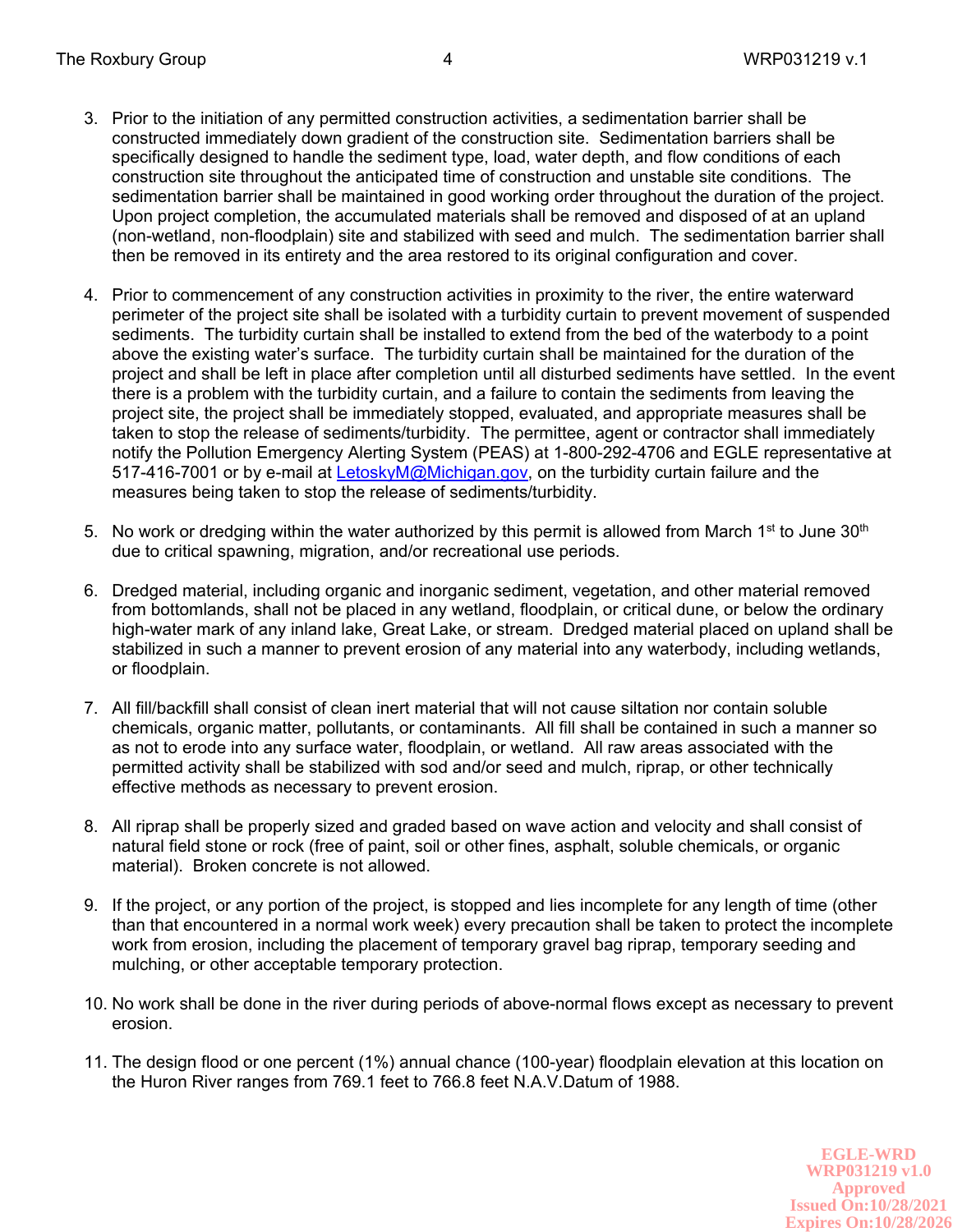- 12. The design flood or 0.2% annual chance (500-year) floodplain elevation at this location on the Huron River ranges from 770.2 feet to 768 feet N.A.V.Datum of 1988.
- 13. Submit to this office within 60 days of project completion "as-built" plans, signed and sealed by a qualified design professional licensed by the State of Michigan, certifying that the project, including any required compensating cut and fill, has been completed in accordance with this permit.
- 14. Any other filling, grading, or construction within the 100-year floodplain will require a separate EGLE permit before starting the work.
- 15. The compensating cut (excavations) for floodplain fill, as authorized by this permit, shall be completed prior to, or concurrently with, the placement of the fill. The compensating cut and fill areas shall be properly stabilized to prevent soil erosion and off-site sedimentation in conformance with Part 91, Soil Erosion and Sedimentation Control, of the NREPA.
- 16. Structures shall be firmly anchored to prevent flotation or lateral movement.
- 17. The lowest floor including basement shall be elevated at least one (1) foot above the design flood elevation. The lowest floor shall be the floor of the lowest enclosed area, including basement, but excluding any unfinished flood-resistant enclosure that is usable solely for vehicle parking, building access, or limited storage provided that such enclosure is not built so as to render the building or structure in violation of this permit.
- 18. This permit does not waive the requirements of Michigan Building Code and its referenced standards, ASCE 7: Minimum Design Loads for Buildings and Other Structures, and ASCE 24: Flood Resistant Design and Construction, for substantial improvements to existing structures or new construction. Please reference the Code for details.
- 19. The project is located within a community that participates in the National Flood Insurance Program (NFIP). As a participant in the NFIP, the community must comply with the Michigan Building Code (including Appendix G and listed supporting materials); the Michigan Residential Code; and Title 44 of the Code of Federal Regulations, Part 60, Criteria for Land Management and Use. The community is also responsible to ensure that its floodplain maps and studies are maintained to show changes to flood elevations and flood delineations as described in 44 CFR, Part 65, Identification and Mapping of Special Hazard Areas.
- 20. The proposed fill and building(s) are located within a 100-year floodplain included in the community's Flood Insurance Rate Map and/or flood elevation study. The permittee must apply to the Federal Emergency Management Agency (FEMA) for a Letter of Map Revision based on fill (LOMR-F) if engineered earthen fill is placed within the mapped 100-year floodplain. As part of the National Flood Insurance Program (NFIP) requirements the community must ensure that the requirements found in Section 65.5(a) of the FEMA's 44 CFR Part 65 are followed.
- 21. The elevation certificate shall be submitted to the local building official. When the project is located in a National Flood Insurance Program (NFIP) community, using the elevation certificate form, found at www.fema.gov/nfip, is encouraged. The form is required if the community participates in the Community Rating System. The form may be used in non-NFIP communities.
- 22. Provide a copy of the certification to this office within 15 days of when it was completed.
- 23. The permittee is cautioned that grade changes resulting in increased runoff onto adjacent property is subject to civil damage litigation.